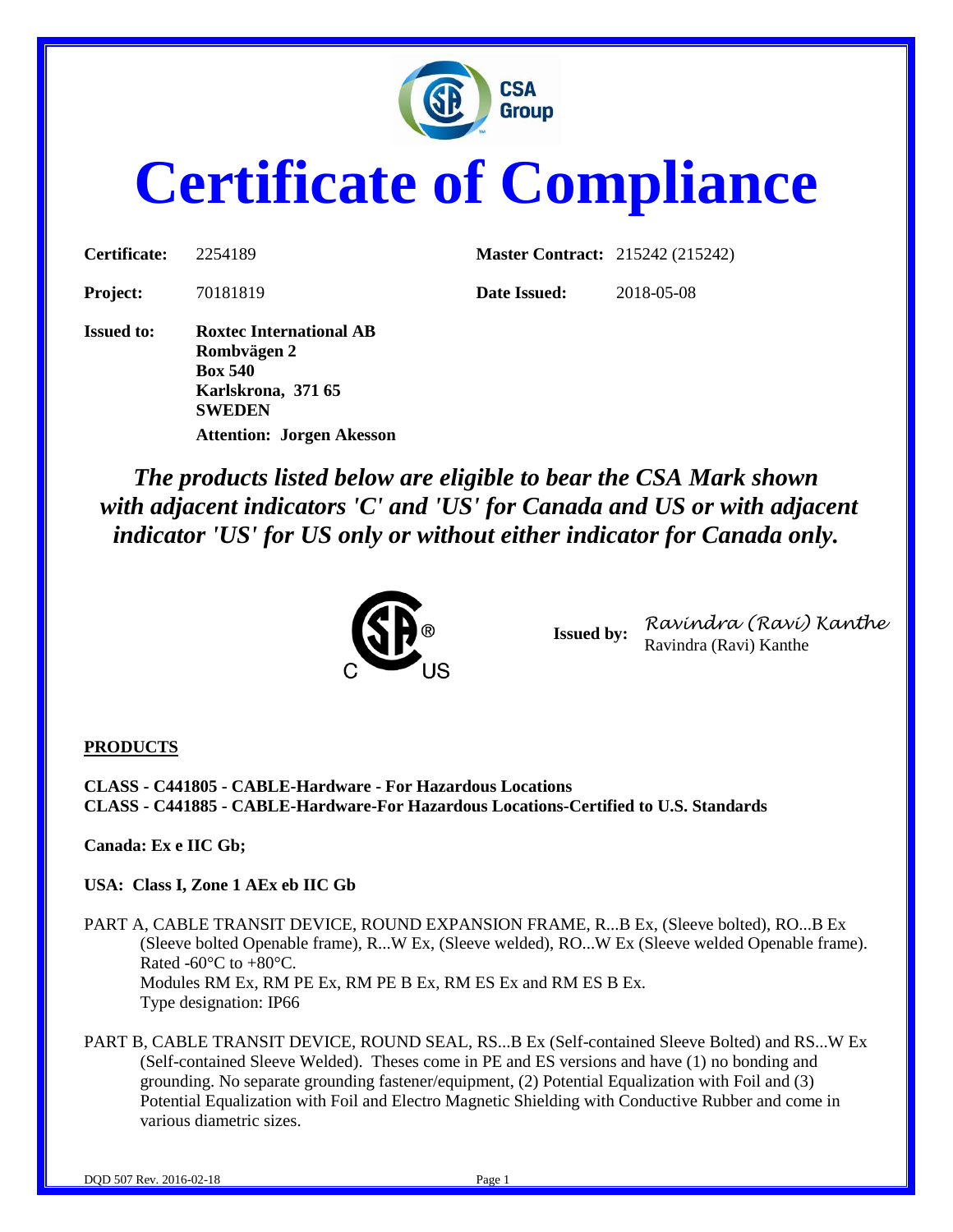

**Certificate:** 2254189 **Project:** 70181819 **Master Contract:** 215242 **Date Issued:** 2018-05-08

Rated -60 $\degree$ C to +80 $\degree$ C. Type designation: IP66

PART C, CABLE TRANSIT DEVICE, FRAME CF 8 Ex (Aluminum) and CF 32 Ex (Aluminum). Rated -40 $^{\circ}$ C to +80 $^{\circ}$ C. Modules CM Ex, CM PE Ex, CM ES Ex, CM BG Ex and CM BG B Ex. Type designation: IP66

PART C, CABLE TRANSIT DEVICE, FRAME CF 16 Ex (Mild Steel or Stainless Steel). Rated -60 $^{\circ}$ C to +80 $^{\circ}$ C. Modules CM Ex, CM PE Ex and CM ES Ex. Type designation: IP66

PART D, CABLE TRANSIT DEVICE, FRAME G...Ex, G BG Ex, G...W Ex, S...Ex, S...S0...Ex, SRC Ex, S...WM Ex, SBTB Ex, SK Ex, SF...Ex, SF BG Ex, SFX...B Ex, SFX...B BG Ex and SF...W Ex (Steel, Stainless Steel). Rated -60 $\mathrm{^{\circ}C}$  to +80 $\mathrm{^{\circ}C}$ . Modules RM Ex, RM PE Ex, RM PE B Ex, RM ES Ex, RM ES B Ex, RM BG Ex and RM BG B Ex Type designation IP 66 is ONLY for FRAMES : G...Ex, G...W Ex, S...Ex, S…S0...Ex, SRC Ex, S...WM Ex, SBTB Ex, SK Ex, SF...Ex, SFX...B Ex and SF...W Ex (Steel, Stainless Steel)

PART E, MODULES (Sealing Block)

Regular Ex Modules: (60mm deep):

RM Ex - Regular Module, no bonding and grounding or EMC Gnd.

RM PE Ex - Potential Equalization with Foil [Middle of block], 3 sectional layers

RM PE B Ex - Potential Equalization with Foil [Back of block], 2 sectional layers

RM ES Ex - Potential Equalization with Foil and Electro Magnetic Shielding with Conductive Rubber [Middle of block], 2 sectional layers

RM ES B Ex - Potential Equalization with Foil and Electro Magnetic Shielding with Conductive Rubber [End of block], 2 sectional layers

RM BG Ex - (formerly HC3) Bonding and Grounding with Braid [Middle of block], 3 sectional layers RM BG B Ex - (Formerly HC2) Bonding and Grounding Braid [Back of block], 2 sectional layers

Compact Ex Modules: (30 mm or 40 mm deep)

CM Ex - Compact Module, no bonding and grounding or EMC Gnd., 30mm deep

CM PE Ex - Potential Equalization with Foil [Back of block], 2 sectional layers, 40mm deep

CM ES Ex - Potential Equalization with Foil and Electro Magnetic Shielding with Conductive Rubber [Back of block], 3 sectional layers, 40mm deep

CM BG Ex - (formerly HC3) Bonding and Grounding with Braid [Middle of block], 3 sectional layers, 40mm deep

CM BG B Ex - (Formerly HC2) Bonding and Grounding Braid [Back of block], 2 sectional layers, 40mm deep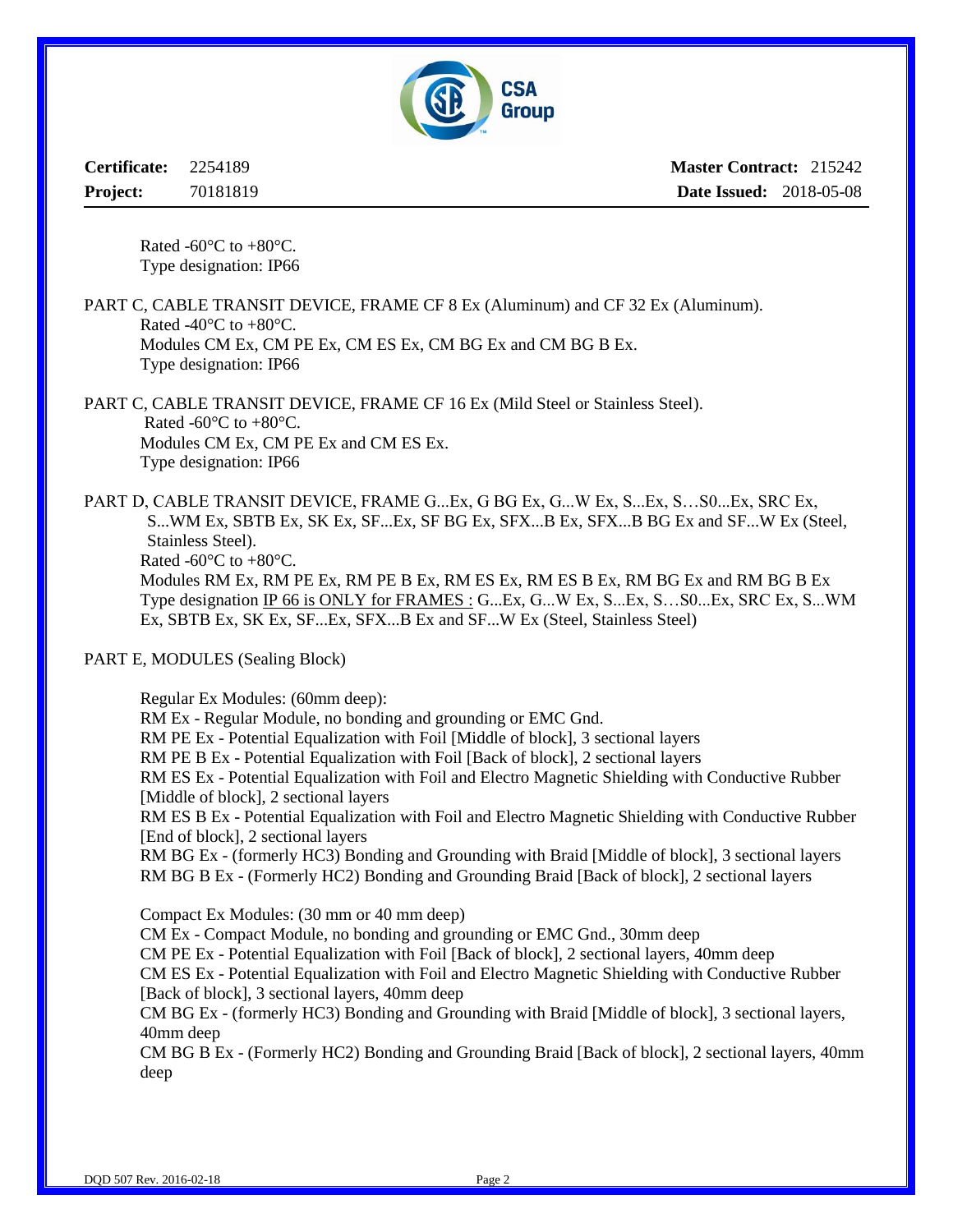

**Certificate:** 2254189 **Project:** 70181819

**Master Contract:** 215242 **Date Issued:** 2018-05-08

#### **Canada: Ex tb IIIC Db USA: Class II, Zone 21 AEx tb IIIC Db**

CABLE TRANSIT DEVICE, ROUND EXPANSION FRAME, R...B Ex, (Sleeve bolted), RO...B Ex (Sleeve bolted Openable frame), R...W Ex, (Sleeve welded), RO...W Ex (Sleeve welded Openable frame). Rated -60 $\degree$ C to +80 $\degree$ C. Modules RM Ex, RM PE Ex, RM PE B Ex, RM ES Ex and RM ES B Ex. Type designation: IP66

CABLE TRANSIT DEVICE, ROUND SEAL, RS...B Ex (Self-contained Sleeve Bolted) and RS...W Ex (Self-contained Sleeve Welded). Theses come in PE and ES versions and have (1) no bonding and grounding. No separate grounding fastener/equipment, (2) Potential Equalization with Foil and (3) Potential Equalization with Foil and Electro Magnetic Shielding with Conductive Rubber and come in various diametric sizes. Rated -60 $^{\circ}$ C to +80 $^{\circ}$ C.

Type designation: IP66

CABLE TRANSIT DEVICE, FRAME CF 8 Ex (Aluminum) and CF 32 Ex (Aluminum). Rated -40 $^{\circ}$ C to +80 $^{\circ}$ C. Modules CM Ex, CM PE Ex, CM ES Ex, CM BG Ex and CM BG B Ex. Type designation: IP66

CABLE TRANSIT DEVICE, FRAME CF 16 Ex (Mild Steel or Stainless Steel). Rated -60 $^{\circ}$ C to +80 $^{\circ}$ C. Modules CM Ex, CM PE Ex and CM ES Ex. Type designation: IP66

CABLE TRANSIT DEVICE, FRAME G...Ex, G...W Ex, S...Ex, S…S0...Ex, SRC Ex, S...WM Ex, SBTB Ex, SK Ex, SF...Ex, SFX...B Ex and SF...W Ex (Steel, Stainless Steel). Rated -60 $^{\circ}$ C to +80 $^{\circ}$ C. Modules RM Ex, RM PE Ex, RM PE B Ex, RM ES Ex, RM ES B Ex. Type designation: IP66

#### Note:

1) System environmental rating: 1, 2, 3, 3S, 3R, 4, 4X, 5, 12, 13 and IP66. 2) "…" can denote any alpha numeric character denoting configuration of gland assembly.

#### Conditions of Acceptability:

- 1. The above listed cable transit devices have been certified as components and must be installed in accordance with the applicable local electrical code and final acceptance is subject to inspection by the local authority having jurisdiction
- 2. Cable Transit Devices to be approved as apparatuses concerning the following special conditions for safe use: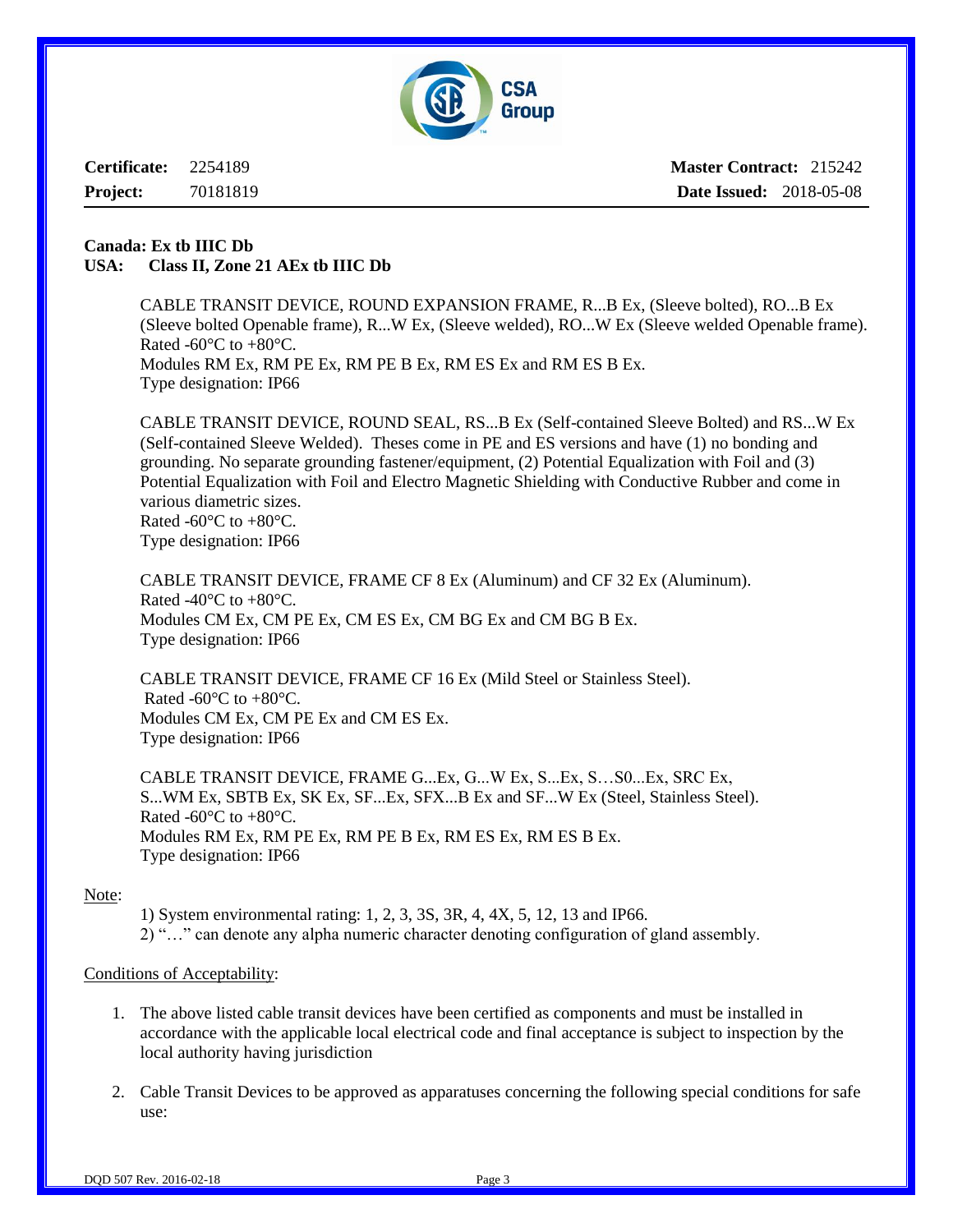

| Certificate: 2254189 |          | <b>Master Contract: 215242</b> |  |
|----------------------|----------|--------------------------------|--|
| <b>Project:</b>      | 70181819 | <b>Date Issued: 2018-05-08</b> |  |

- For maintaining the explosion protection, the Assembly Instruction that accompanies the products, shall be considered.
- Only cable for fixed installation is permitted for the Cable Transit Device.
- The Cable Transit Device is ready for use not earlier than 24 h after being tightened according to the Assembly Instruction.
- 3. For Cable Transit Devices certified as a component of types S...Ex, S...S0...Ex, S...WM Ex, SBTB Ex, SK Ex and SF...W Ex) the following schedule of limitations apply:
	- For maintaining the explosion protection, the Assembly Instruction, which accompanies the component, shall be considered.
	- Only cable for fixed installation is permitted for the cable transit device.
	- The Cable Transit Device is ready for use not earlier than 24 h after being tightened according to the Assembly Instruction.
	- Compliance with applicable requirements not covered by the sub-clauses stated below shall be verified. This include mechanical test (if applicable) and test of degree of protection IP and/or Type, which shall be carried out on the frame of the Cable Transit Device (excluding modules and compression unit) after it has been welded (S...Ex, S...S0...Ex, S...WM Ex, SBTB Ex, SK Ex and SF...W Ex) on the enclosure of the apparatus subject to test and certification.

#### **APPLICABLE REQUIREMENTS**

| CSA Standard C22.2 No 0-10       | General Requirements - Canadian Electrical Code, Part II                |
|----------------------------------|-------------------------------------------------------------------------|
| CSA Standard C22.2 No 0.4-04     | Bonding of Electrical Equipment                                         |
| CSA Std. C22.2 No. 18.3-12       | Conduit, Tubing and Cable Fittings.                                     |
| CSA Std. C22.2 No. 94.1-07       | Enclosures for Electrical Equipment, Non-Environmental                  |
|                                  | Considerations.                                                         |
| CAN-CSA C22.2 No. 60079-0: 15    | Electrical Apparatus for Explosive Gas Atmospheres - Part 0 - General   |
|                                  | requirements.                                                           |
| CAN-CSA C22.2 No. 60079-7: 12    | Electrical Apparatus for Explosive Gas Atmospheres - Part 7 - Increased |
|                                  | Safety "e".                                                             |
| CAN-CSA C22.2 No. 60079-31: 12   | Explosive Atmospheres - Part 31: Equipment Dust Ignition Protection     |
|                                  | by Enclosure "t"                                                        |
| UL Standard 514B (Sixth Edition) | Conduit, Tubing and Cable Fittings.                                     |
| UL Standard 50 (Twelfth Edition) | Enclosures for Electrical Equipment, Non-Environmental                  |
|                                  | Considerations.                                                         |
| UL 60079-0 - 6th Ed.             | Electrical Apparatus for Explosive Gas Atmospheres - Part 0 - General   |
|                                  | Requirements.                                                           |
| UL 60079-7 - 4th Ed.             | Electrical Apparatus for Explosive Gas Atmospheres - Part 7 - Increased |
|                                  | Safety "e".                                                             |
| ANSI/UL 60079-31 (Ed. 1): 2013   | Explosive Atmospheres - Part 31: Equipment Dust Ignition Protection by  |
|                                  | Enclosure "t"                                                           |
|                                  |                                                                         |

#### **MARKINGS**

Please refer MARKINGS section of Descriptive Report and Test Results for details.